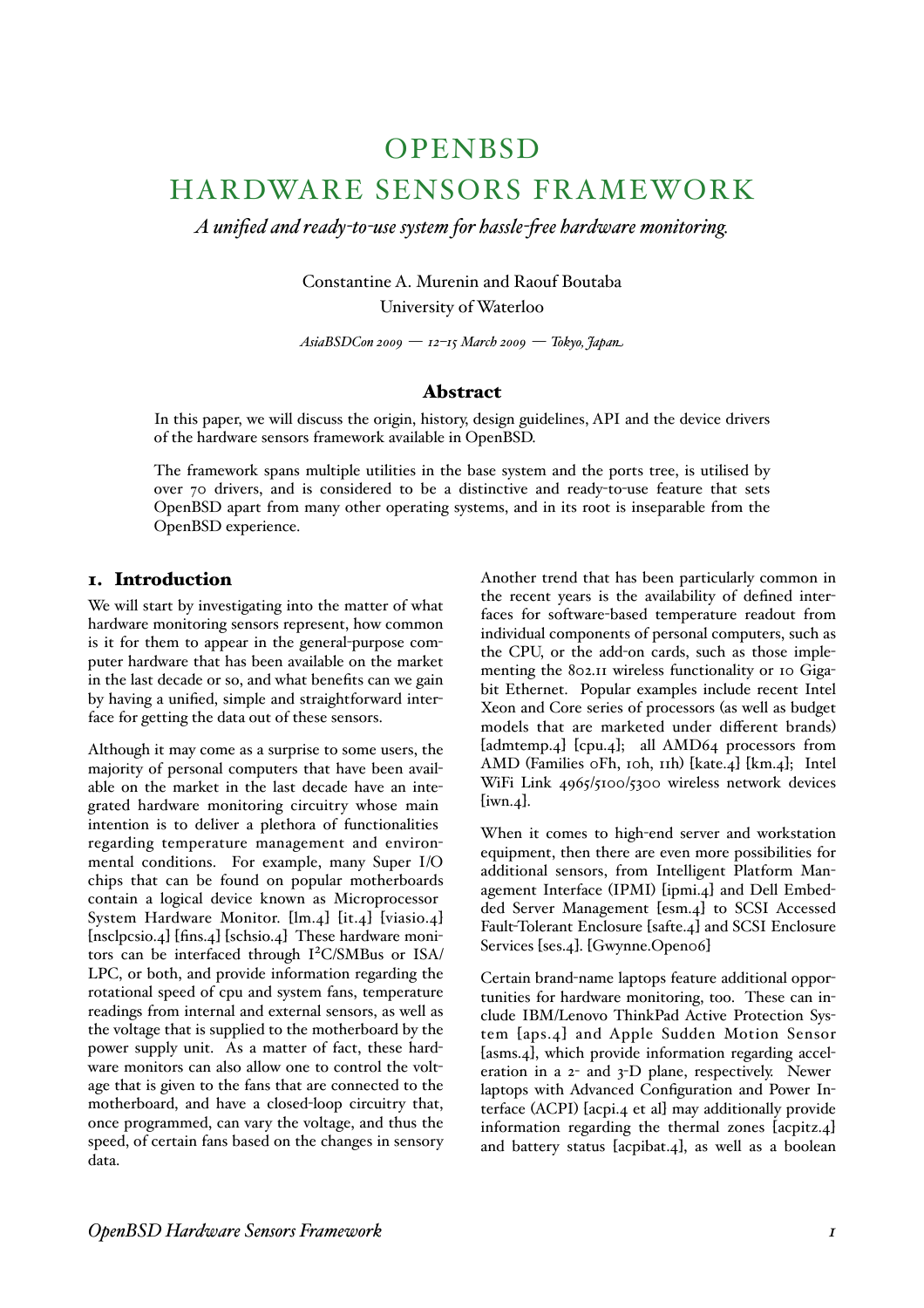state of whether the power supply is currently connected [acpiac.4].

Another variant of sensor data that has been found necessary for system administrators to be aware of is that of the status of logical disc drives from the utilisation of the Redundant Array of Inexpensive Discs  $(RAID)$  technology.  $[esm.4]$   $[ami.4]$   $[ciss.4]$   $[mfi.4]$  $\left[\text{arc.4}\right]$   $\left[\text{softmax.4}\right]$   $\left[\text{cac.4}\right]$   $\left[\text{mpi.4}\right]$  This includes information regarding which logical drives may be affected by what kinds of problems (e.g. a state of 'online', 'degraded', 'failed' etc). [Gwynne.Open06]

The latest type of sensors that was introduced in OpenBSD is the timedelta type, which provides data regarding the offset of the local clock versus some kind of a much more reliable timesource (e.g. a GPS source or a low-frequency radio receiver). The ntpd(8) daemon uses these timedelta sensors to correct the local clock, with the aim to ensure that they are as close to zero as possible (i.e. the local clock within the OS is as close as possible to that of some external trusted time source). [Balmer.Asia07] [Balmer.Euro07]

| Type               | Unit                        |
|--------------------|-----------------------------|
| Temperature        | K                           |
| Fan speed          | <b>RPM</b>                  |
| Voltage            | V DC, VAC                   |
| Resistance         | Ω                           |
| Power              | W                           |
| Current            | $\mathbf{A}$                |
| Power capacity     | $W/h$ , A/h                 |
| Indicator          | boolean                     |
| Raw number         | integer                     |
| Percentage         | $\mathcal{O}_{\mathcal{D}}$ |
| Illuminance        | $\mathbf{I}$                |
| Logical disc drive | enumeration                 |
| Local clock offset | S                           |

*Table 1. List of sensor types.*

As a summary, it has been found that all of these sensor-like data (see Table 1 for the complete list) can be aggregated in a single and straightforward interface, which we will be describing in the following sections. Needless to say, the monitoring of many of these environmental sensors can predict and diagnose

system failure. [Gwynne.Open06] We will try to argue that OpenBSD's interface is much easier to use and is more effective than comparable interfaces in other systems, since it requires no manual configuration on the part of the user or system administrator (unlike most competing solutions). [deRaadt.zdneto6] Granted, due to the fact that no manual configuration is required, and little user-visible options are available for such configuration, the framework may not fit everyone's needs; however, when one has dozens of distinct machines across the network, one starts appreciating the fact that the framework is so easy to use, and that, for the most part, it comes preconfigured right from the time of the first boot of one's copy of OpenBSD.

### 1.1. Design decisions

Following the standard OpenBSD philosophy regarding operating system features, the framework has been designed with the goal of being simple, secure and usable by default, right out-of-the-box. [deRaadt.priv06] We should note that in many cases overengineering would not have been useful anyhow, since many devices have incomplete specifications, and supporting too many extended features at the price of a bloated kernel was judged as not being a positive approach.

To illustrate this example of lacking or incomplete documentation, let us consider how voltage sensors work. When we read a value from popular hardware monitoring chips (like those from Winbond or ITE Tech), the sensed value represents a voltage in range between 0 and around 2 or 4 V. I.e. some resistors must be in place between a 12 V power line and the sensor input on the chip. Subsequently, the read value is scaled based on the resistor factors (see Table 2 for the illustration), where the resistor recommendations are expected to have been supplied by the chip manufacturer to the motherboard manufacturer, where the latter must have adhered to such recommendations when building their products.

| Function              | <b>Maths</b>                | Result   |
|-----------------------|-----------------------------|----------|
| original reading oxcb |                             | 203      |
| sensor voltage        | $203 * 16$ mV               | $3,24$ V |
| scale for $+5V$       | $3,24$ V $*$ 1,68           | $5,44$ V |
| scale for +12 V       | $3,24$ V $*$ 3,80 $12,31$ V |          |

*Table 2. Voltage example for Winbond W83627HF.*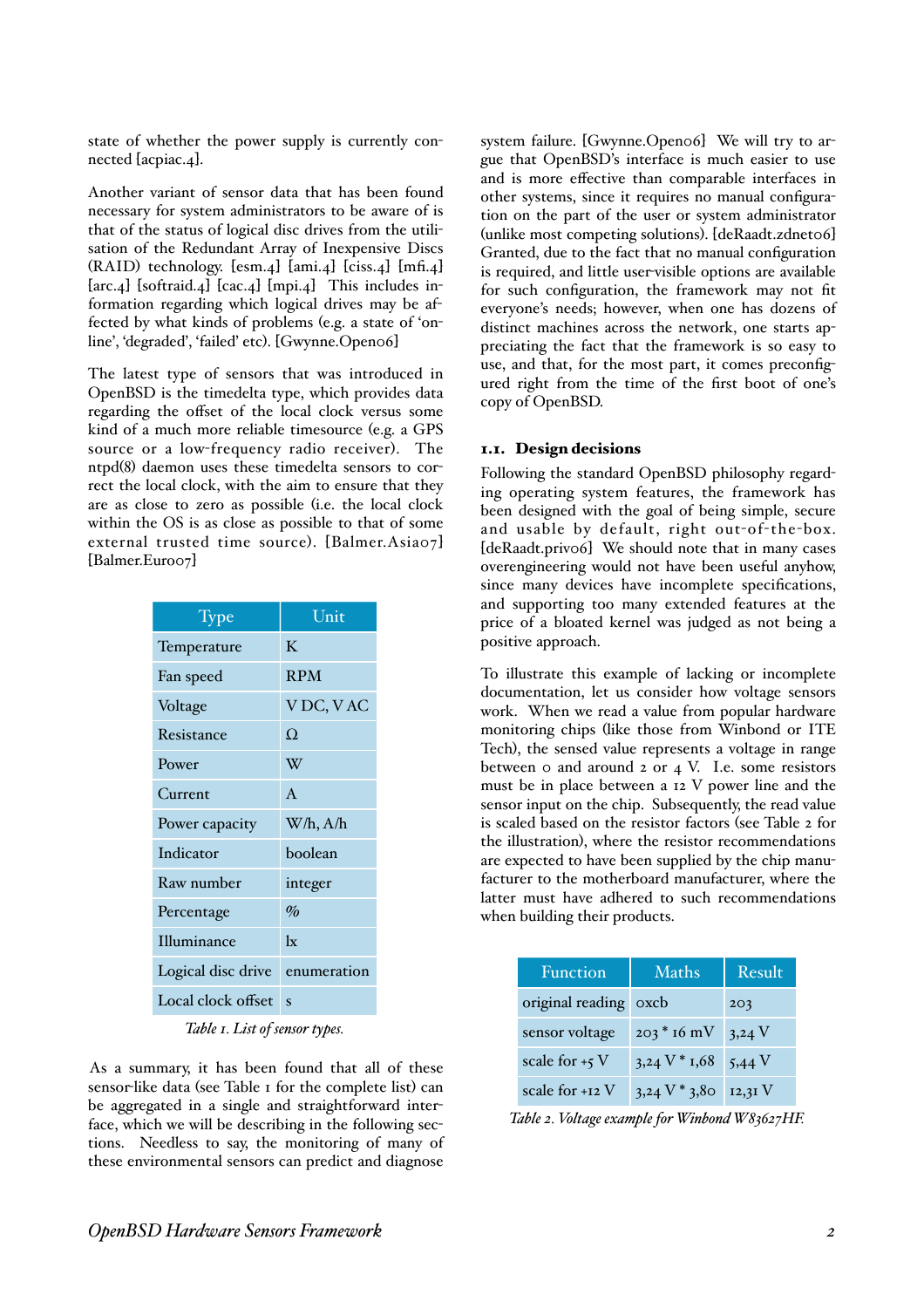In practice, it has been noted that such recommendations may sometimes be missing or contradict each other from much of Winbond documentation, whereas at other times, the motherboard manufacturer might have decided to go with some microsaving by not following certain parts of the recommendation. In turn, all of this results in situations where it is not at all clear what voltage sensor monitors which power line and whether the readings can be trusted; in a sense, voltage doesn't scale, so to speak; thus we have to do the best with what we have. [Murenin.IEEE07]

### 2. Framework API

The API of the framework with relevant datastructures is defined in /sys/sys/sensors.h. The framework was originally introduced in 2003 and first appeared in OpenBSD 3.4, but was redesigned on several occasions afterwards. As of this writing (March 2009), the userland API has been stabilised in 2006 and has been stable since OpenBSD 4.1, whereas the kernel API and the overall ABI has suffered some minor changes in 2007 with OpenBSD 4.2. We will now describe this latest revision of the framework [Murenin.IEEE07] in some detail; details on what major changes were made in 2006 are available in an article in The OpenBSD Journal [Murenin.TOJ06].

The sysctl mechanism is used as a transport layer between the kernel and the userland. [sysctl.3] [sysctl.8] This has an advantage of making the interface rather familiar to many end users, as well as programmers, due to the wide familiarity with sysctl amongst BSD users.

Two main datastructures are used: *struct sensordev* and *struct sensor*. The former holds some information about the sensor device as a whole (relevant MIB element in the sysctl tree, the unix name of the device, the most number of sensors of each type and the actual total number of sensors), whereas the latter holds the information about each individual sensor.

```
struct sensordev {
           int num;
          char xname[16];<br>int maxnumt[SE
          int maxnumt[SENSOR_MAX_TYPES];<br>int sensors.count;
                    sensors count;
};
```
Each sensor may include an optional 31-character description, an optional time when the value of the sensor was last changed, the actual value of the sensor, the type of the sensor, an ordinal sensor number within sensors of this type on this device, an optional sensor status and a field for some sensor flags.

| struct sensor {    |              |
|--------------------|--------------|
| char               | $desc[32]$ ; |
| struct timeval     | tv;          |
| int64 t            | value:       |
| enum sensor type   | type;        |
| enum sensor status | status:      |
| int                | $numt$ ;     |
| int                | flags:       |
|                    |              |

Sensor description field should be used wisely: there is absolutely no need to duplicate sensor type in sensor description, nor is there any need to duplicate *numt* in the description; thus descriptions like "Fan1", "Local Temperature 1", "Local Temperature 2" should be avoided if at all possible, and an empty string "", "Local" and "Local", respectively, should be used in their place.

Sensor state is optional, and should only used by those drivers that are actually able to query significant amount of state information from the hardware to have the ability to meaningenu };

| enum sensor status { |
|----------------------|
| SENSOR S UNSPEC.     |
| SENSOR 5 OK,         |
| SENSOR S WARN,       |
| SENSOR S CRIT.       |
| SENSOR S UNKNOWN     |
|                      |

fully change the state from one to the next. The default state value is *UNSPEC*, which signifies that the state information will never be updated, and thus can be safely ignored by userland utilities such as sysctl(8) and systat $(i)$ , in order to avoid providing the user with meaningless information. For example, the majority of the I²C and Super I/O hardware monitors should not populate the state field, since they have not much certainty in the validity of the readings they acquire. On other hand, if the driver does know the state of its sensors (for example, as is the case with IPMI), then those states may be one of *OK*, *WARN*, *CRIT* or *UNKNOWN*.

For the list of sensor types, please refer to Table 1, or the source code.

Since OpenBSD 4.2, the *sensor* and *sensordev* datastructures were renamed to *ksensor* and *ksensordev* in the kernel, and some irrelevant bookkeeping fields were removed from the userland *sensor* and *sensordev* structures; for simplicity, in the next chapter we will continue to refer to these structures from the userland perspective of *sensor* and *sensordev*, even if the kernel structures are the ones we're talking about.

#### 2.1. Adding sensors in attach()

Writing drivers that utilise the framework is very straightforward. In the attach procedure of the driver, the first step that can be taken is initialisation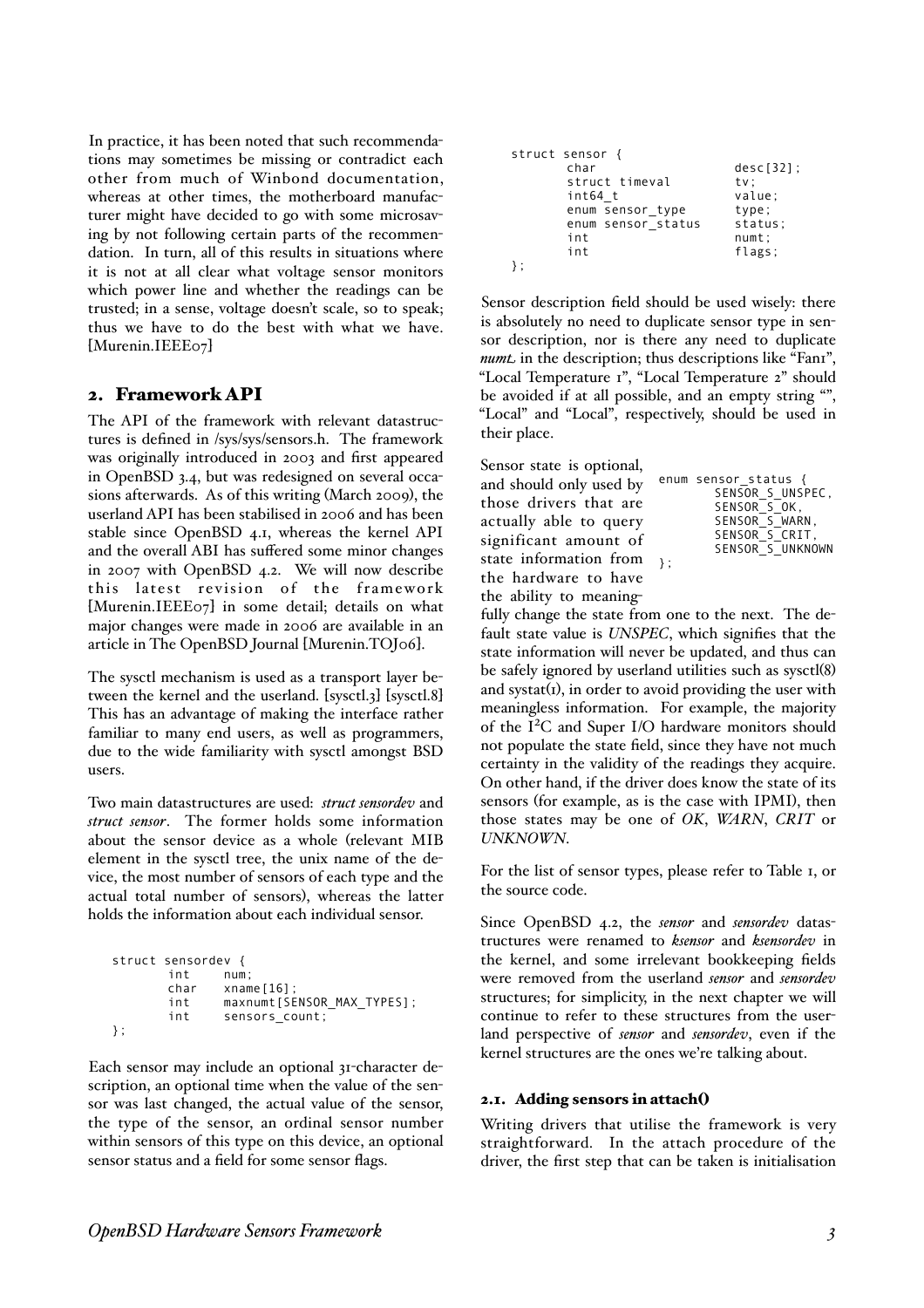of the *xname* field of *struct sensordev*. Subsequently, each member of the *struct sensor* array should have its *type* field initialised (the only field that requires explicit initialisation), and *sensor\_attach()* should be called (which will set the *numt* field appropriately, amongst some other bookkeeping).

Subsequently, *sensor\_task\_register()* can be used to register the periodic update task.

```
void
drv_attach(struct device *parent, 
     struct device *self, void *aux)
{
         ...
         strlcpy(sc->sc_sensordev.xname, 
            sc->sc_dev.dv_xname,
             sizeof(sc->sc_sensordev.xname));
        for (i = 0; i < n; i++) sc->sc_sensors[i].type = 
                     SENSOR_TEMP;
                sensor attach(&sc->sc_sensordev,
                     &s\overline{c}->sc_sensors[i]);
         }
         if (sensor_task_register(sc, 
             \text{div\_refresh}, 5) == NULL) {
                 printf(": unable to register "
                      "update task\n");
                 return;
         }
         sensordev_install(&sc->sc_sensordev);
         printf("\n");
}
```
The final thing that the driver must do to make its whole tree of sensors available system-wide is call *sensordev\_insta+()*. The driver may abort anytime before calling *sensordev\_insta+()*, but once the call is made, a *sensordev\_deinsta+()* must be called before the driver can safely detach itself, or cancel the attach procedure due to some other error.

#### 2.2. Sensor task refresh procedure

In the refresh procedure of a minimal driver, all that needs to be done is the *value* field of each sensor to be updated.

```
void
drv_refresh(void *arg)
{
        struct drv_softc *sc = arg;
        struct ksensor *s = sc->sc_sensors;
         ...
       for (i = 0; i < n; i++)s[i].value = ...;
}
```
Of course, those drivers that keep state or use other fields of the *sensor* structure must update them, too; presumably, during each update cycle.

# 3. Sensor Tools

The sensors framework spans multiple user interfaces in OpenBSD. These include sysctl(3) *HW\_SENSORS* for C/C++ programmes; sysctl(8) *hw.sensors* for instantaneous readings or usage from shell scripts; systat(1) *sensors* display for semi-realtime sensor monitoring; **sensorsd** $(8)$  for filling in the log files with relevant changes in sensor data, as well as userconfigured alerts;  $ntpd(8)$ , which, effectively, acts as a timedelta minimiser; and  $s nmpd(8)$ , the SNMP daemon. Some interesting tools are available in the ports tree, too; these include sysutils/symon for remote monitoring, and sysutils/**gkrellm** for some GUI monitoring.

### 3.1. sysctl hw.sensors

The following is a sample output from running `sysctl hw.sensors` on an AMD Phenom  $X_4$  9850 box, where you can see the sensor trees from two drivers,  $km(\lambda)$ , the embedded temperature sensor in the CPU, and it(4), the Hardware Monitor from ITE Tech's Super I/ O chip.

```
hw.sensors.km0.temp0=50.50 degC 
hw.sensors.it0.temp0=32.00 degC 
hw.sensors.it0.temp1=45.00 degC 
hw.sensors.it0.temp2=92.00 degC 
hw.sensors.it0.fan0=2528 RPM 
hw.sensors.it0.volt0=1.34 VDC (VCORE_A) 
hw.sensors.it0.volt1=1.92 VDC (VCORE\overline{-B})<br>hw.sensors.it0.volt2=3.42 VDC (+3.3V)
hw.sensors.it0.volt2=3.42 VDC
hw.sensors.it0.volt3=5.21 VDC (+5V) 
hw.sensors.it0.volt4=12.54 VDC (+12V) 
hw.sensors.it0.volt5=1.62 VDC (-5V) 
hw.sensors.it0.volt6=4.01 VDC (-12V) 
hw.sensors.it0.volt7=5.75 VDC (+5VSB) 
hw.sensors.it0.volt8=3.23 VDC (VBAT)
```
The first part of each line (before the equal sign, "=") represents the sysctl MIB for the sensor in question, whereas the second part of each line represents the decoding of the *struct sensor* datastructure by sysctl(8). For details, see the relevant source code in src/sbin/ sysctl/.

### 3.2. sensorsd

The sensorsd(8) sensor monitoring daemon allows the user to monitor all sensors and send alerts if certain states of the sensors change. [deRaadt.zdnet06]

Since c2k7 (the general OpenBSD hackathon in 2007) and OpenBSD 4.2, sensorsd can automatically moni-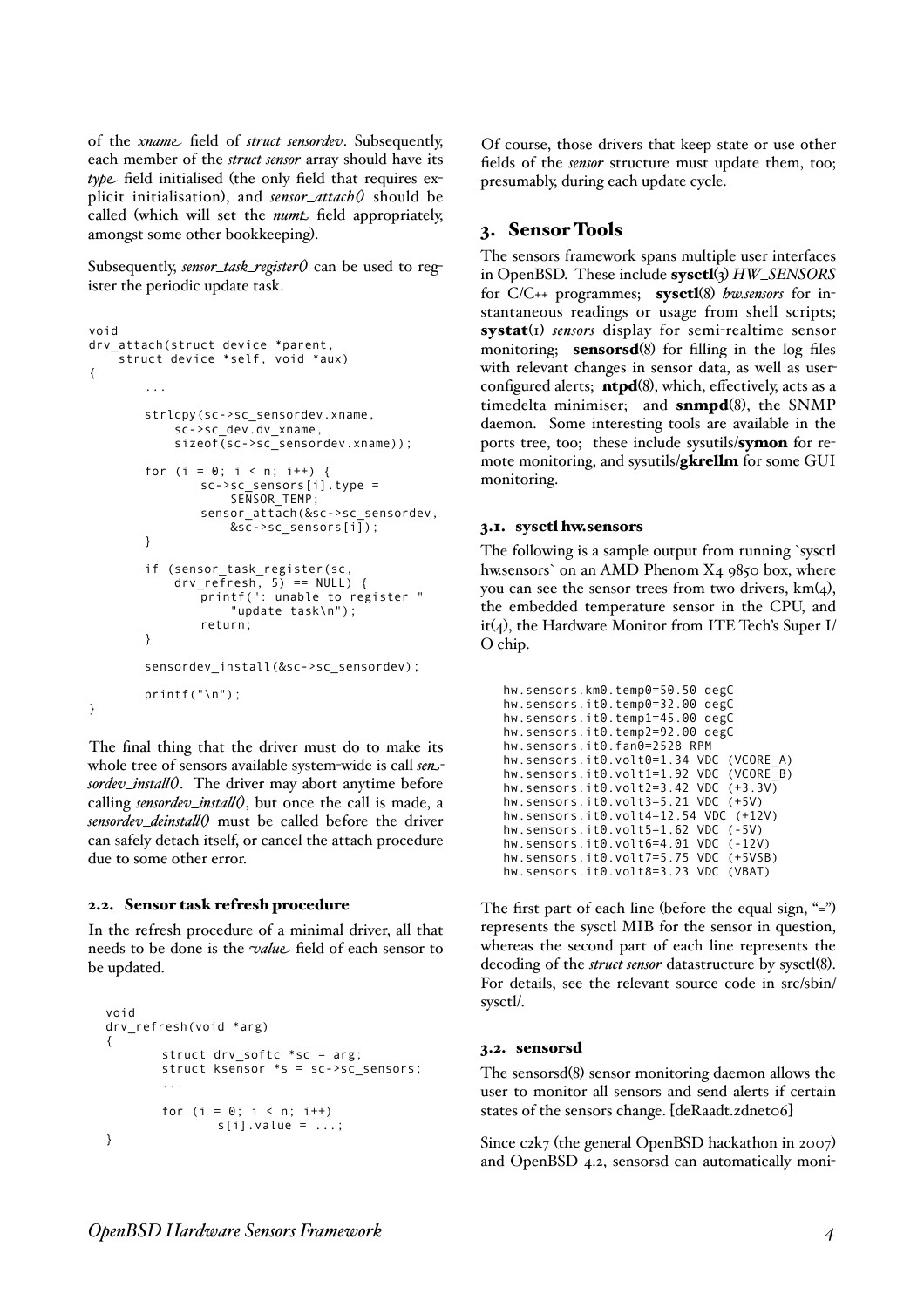tor and report the changes in sensors states on those sensors that keep their state (for example, as is the case with IPMI, ESM and the *drive* and *timedelta* type of sensors). [Biancuzzi.42] Moreover, for any sensor, no matter whether its driver keeps its state or not, the monitoring of manually specified upper and lower boundaries can be performed. When any monitored sensor state changes, the change is logged with  $syslog(3)$  and a command, if specified, is executed. For more details, see the source code and documentation of src/usr.sbin/sensorsd/.

### 4. Sensor Drivers

In this section, we will try to provide an overview of the kernel device drivers that utilise the framework. For the most part, the statistics in this section are based on the source code, as opposed to the binaries of the actual kernels for i386/amd64/macppc/sparc64 etc. However, rest assured that majority of the drivers are actually enabled in most GENERIC kernels in OpenBSD, thus we deem that such a comparison is still reasonable.



*Chart I. Number of sensor device drivers in OpenBSD 4.5 by primary category.*

In general, the drivers can be divided into the following categories: Super I/O hardware monitors, SMBus sensors, embedded temperature sensors, SCSI enclosures and IPMI, ACPI sensors, as well as RAID logical drive status sensors and time offset sensors. The  $I<sup>2</sup>C$  drivers, by far, form the majority, as can be evidenced from Chart I. Note that in this chart we had to put some drivers into the general miscellaneous category for simplicity, which include IPMI and various other embedded sensors.



*Chart II. Sensor type popularity in OpenBSD 4.5 based on the number of drivers using each type.*

OpenBSD 4.5 contains 72 drivers that expose sensors using the sensors framework. Chart II represents sensor type popularity based on the number of drivers that are using each type (nonexclusively). We note that temperature sensor type is by far the most popular (used by 49 out of the 72 drivers), with the fan and voltage sensors having a draw for the next most popular type (each is used by 25 out of the 72 drivers).

### 5. I²C Sensors and Bus Scan

In this section, we will describe how OpenBSD goes about detecting various sensors on the  $I<sup>2</sup>C$  bus.

For a general-purpose operating system, the  $I<sup>2</sup>C$  bus poses a significant problem as it doesn't have a standard method of detecting what devices appear at which addresses. Most devices on the  $I<sup>2</sup>C$  bus have at most 256 registers from which information can be read, or to which some data can be written, and various manufacturers use different registers to place their identification information regarding their chips. Moreover, in many cases this identification information could very easily be rather limited and not terribly unique, making conflicts of all kinds possible. In addition, the bus is rather slow, and accessing the same registers multiple times may take a significant amount of time if all the drivers would individually probe the chips at all possible addresses and would be enabled at the same time.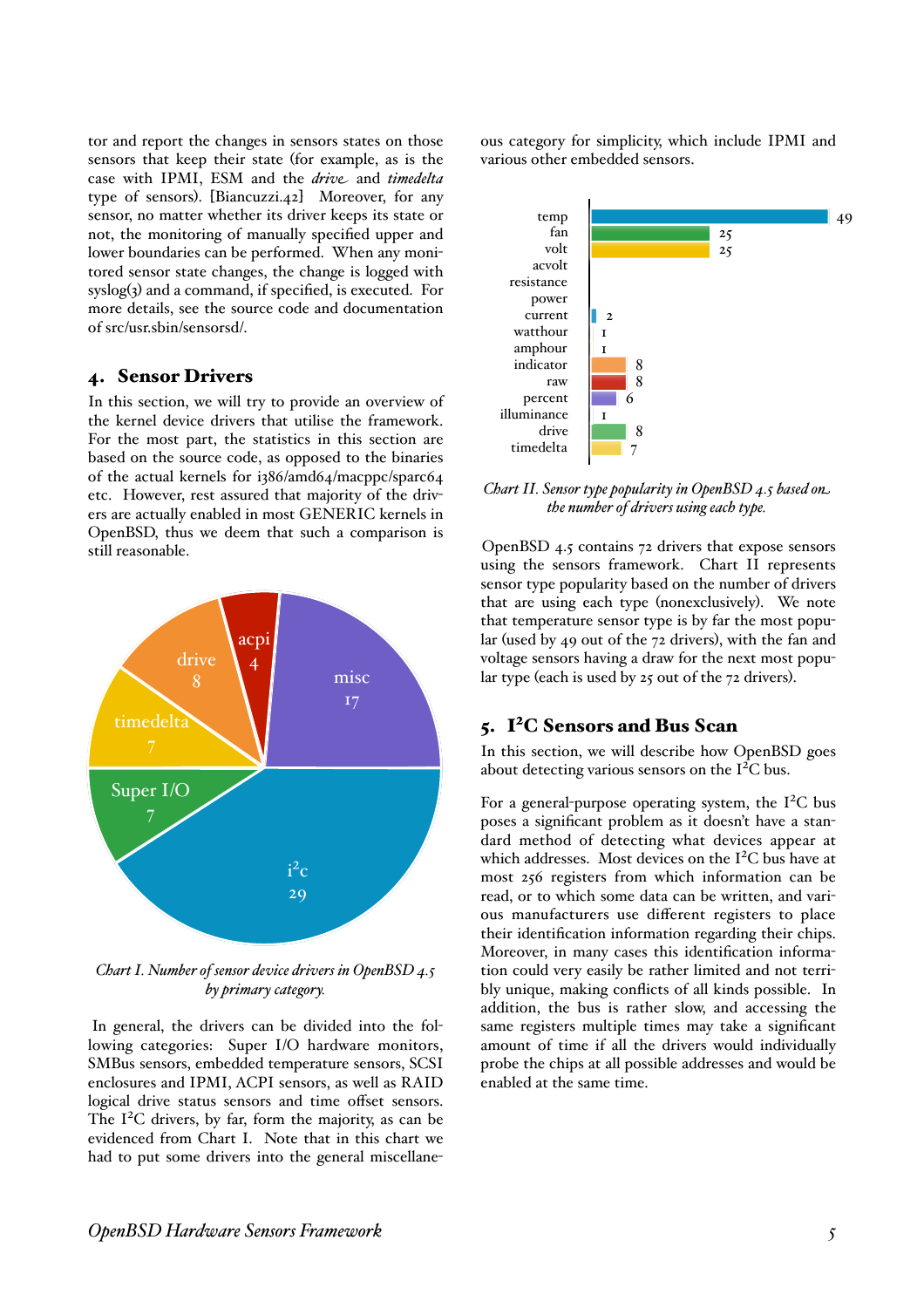### 5.1. Open Firmware and I²C

However, the problem with a lacking discovery mechanism is alleviated on the Open Firmware architectures — macppc and sparc64 in OpenBSD  $\cdot$ where the operating system can query Open Firmware properties such that it then knows exactly which chips are to be found at which I²C addresses on which I²C bus. In turn, the *match()* procedure of each individual sensor driver then does no probing other than a simple comparison of ASCII strings — the string with the name of the chip as supplied by the bus to the strings that the driver supports. For example, on macppc such a string could be "adt7467" [adt.4] or "ds1775" [lmtemp.4].

### 5.2. I²C bus scan through i2c\_scan.c

Those architectures that do not have Open Firmware, but still support I²C (i386, amd64, alpha, armish, socppc), have a scanning mechanism that is implemented in /sys/dev/i2c/i2c\_scan.c. The idea is to be able to enable as many  $I^2C$  sensor drivers as possible without any adverse effects on the stability and reliability of the boot process. This is accomplished in several ways.

The scanning algorithms run through all  $I^2C$  addresses that are known to contain certain interesting sensors, and a different scanning function is used for those addresses containing EEPROM chips (like those implementing Serial Presence Detect (SPD) functionality that provides information about the memory modules [spdmem.4]). During much of the scanning procedure, the value from each register is ever read from each I²C address at most once (being cached for subsequent reads during the scanning procedure). Certain registers at certain addresses, however, are banned from ever being read from the hardware during the scanning procedure, if it is known that accessing such registers could cause unintended results. For example, the logic never tries reading the 0xfc register from chips that may resemble Maxim 1617 in some way, as reading such register may cause some problematic behaviour on some hardware.

The result of a successful i2c\_scan.c iteration over each individual I²C address is a string describing the chip, similarly to the one provided by the Open Firmware on the Open Firmware architectures. An example of such a string could be "w83793g" [wbng.4]. Since the I²C slave interface between the Open Firmware-based I²C discovery and i2c\_scan.c-based discovery is the same, the same sensor drivers can be used across all architectures without any losses of the more trustable information regarding identification of the chips that the Open Firmware architectures

provide.

Misidentification or even improper probing of the chips can be fatal  $-$  it is well known that some versions of the lm\_sensors package from the Linux land have "bricked" many ThinkPads due to improper probing of the I²C bus, where the contents of some EEPROM chip would be wiped out during the lm\_sensors probing procedure. [lm\_sensors.ThinkPad] It is noteworthy to mention that the real cause with such "bricking" is believed to be the chips that didn't fully adhered to the I²C standard; however, it's hardly a good excuse if one's laptop is dead after running some part of the lm\_sensors package on GNU/Linux. Therefore, on OpenBSD a great care has been taken to avoid any such incidents at its root; and with the probing procedure being enabled by default in all GENERIC kernels on all architectures that require it, there is a sufficient proof that such care has been very adequate.

In a nutshell, all I²C sensor drivers in OpenBSD match exclusively based on strings provided by either Open Firmware or i2c\_scan.c, and both of the scanning mechanisms are enabled by default on those architectures that support it, meaning that in the vast majority of times there is absolutely no need for the end-user to do any kind of juggling to find about which chips are located at which addresses and are supported by which drivers (an unfortunate approach that is taken by NetBSD, for example). To rephrase, all supported  $I^2C$  sensor drivers are enabled in the GENERIC kernels on OpenBSD and work out of the box on all supported architectures.

### 5.3. I²C register dumps

As explained earlier, the i2c\_scan.c mechanism is run automatically (during the kernel boot time) on all architectures that it supports. When it encounters a chip with an unknown signature, or with a known signature, but that is still unclaimed by any driver, then it dumps the whole register set of the chip into the "dmesg", the system message buffer [dmesg.8]. (In order to avoid redundant data in the dmesg, the most often occurring register value is reduced from the dump before it is printed into the dmesg.)

It is a standard and longtime practice in OpenBSD to ask users to voluntarily send in their dmesgs to dmesg@openbsd.org archive, which is a private archive accessible only by OpenBSD developers. [deRaadt.misc98] This practice ensures that OpenBSD developers will always have confirmations that OpenBSD continues running on various hard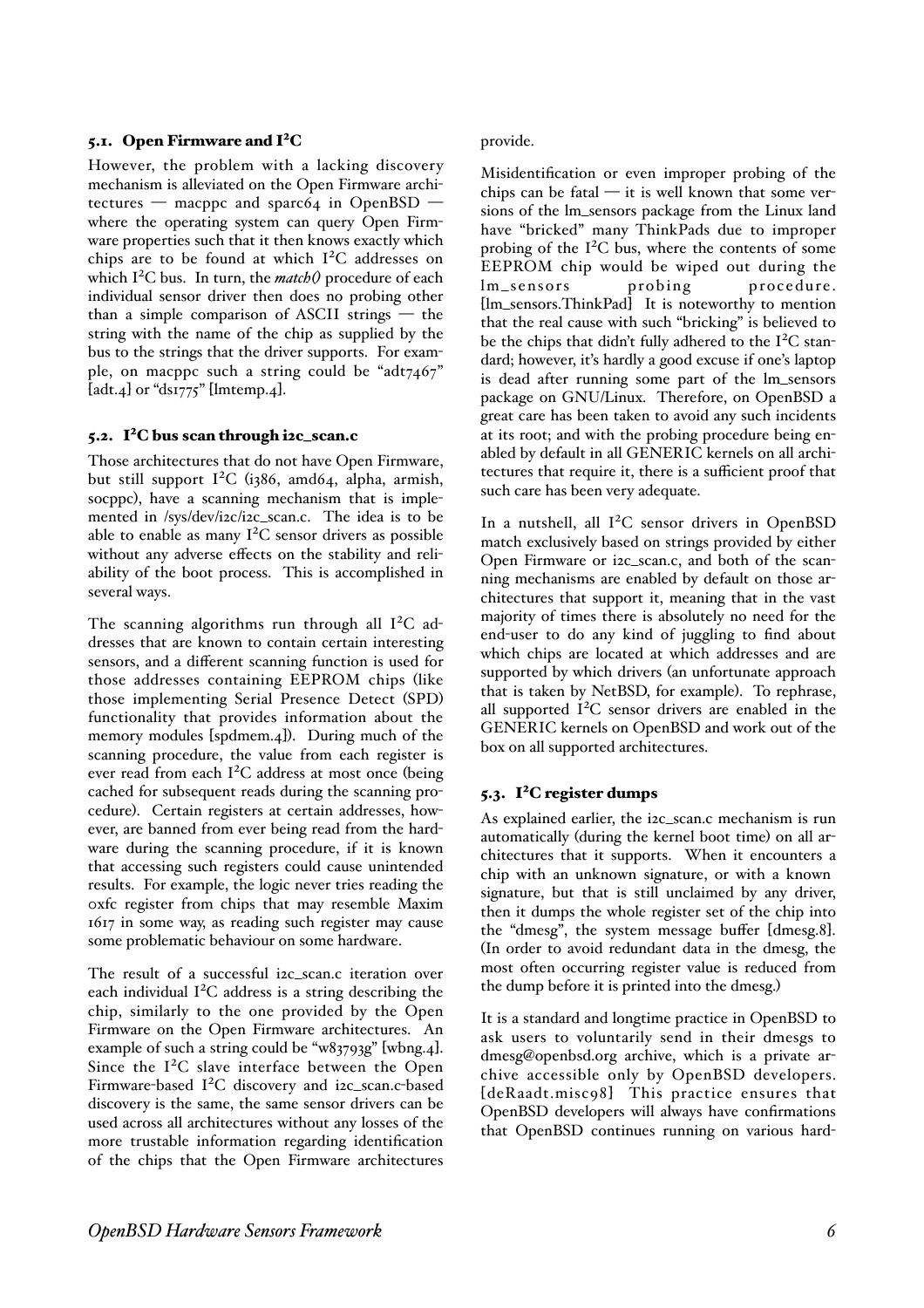ware that the users posses. Because all necessary information regarding unsupported I²C sensor chips is already conveniently located in the dmesg by default, it makes it very easy for the user to cooperate and provide such information to the developers by simply sending the dmesg (and, preferably, the output of `sysctl hw.sensors`, too) to dmesg@openbsd.org. This allows OpenBSD developers to ensure that both old and new hardware is always properly supported, and perform quality assurance regarding the stability of such support and variations of the hardware.

### 5.4. I²C sandboxing for driver development

It is relatively easy to implement a sandbox environment in which new I²C drivers could be tested against the I²C register dumps from dmesgs. The reason for this is that many hardware sensor device drivers only do *reads* from these registers, in other words, they usually do not do any *writes*. (Lack of unconditional writes is usually done on purpose, since on general purpose hardware there is no definite certainty that the driver is actually talking to a sensor chip, as opposed to some EEPROM device, so we want to make sure that we don't write anything to its registers unless absolutely necessary. [deRaadt.privo6]) Therefore, if we have a full selection of register values, we can then simulate the I²C bus in the userland and test much of the functionality of the driver without even booting a new kernel or having the required hardware available at our disposal. [Murenin.TOJ07.wbng]

To do such simulation, we have to implement several small functions and copy some other functions from the kernel. First, we have to parse the register values from the dump and fill in a 256-array of *uint8\_t* type. Then we allocate a *softc* of the size as defined by the *struct cfattach* of the driver we're trying to sandbox (e.g. *wbng\_ca.ca\_devsize*). Next, we define a local *struct i2c\_attach\_args* datastructure, allocate its *ia\_tag* field of size *sizeof(struct i2c\_contro+er)*, and set *ia\_tag*'s *ic\_acquire\_bus* and *ic\_release\_bus* fields to some dummy functions that don't do anything other than returning a 0 and nothing respectively. Implementation of the *iic\_exec()* emulation is equally straightforward, where the read operation is based on the contents of our pre-populated *unit8\_t* array of 256 elements, whereas the write operation returns a permanent error.

The next step is ensuring that the kern\_sensors.c is adapted to the userland. For this, we have to adjust several of its functions. Apart from removing *splhigh()* and *splx()* calls and some extra *#include*s, we have to reimplement the *sensor\_task\_register()* routine. All we need it to do is call the refresh function of the driver once, and do nothing more. We would also like to be

able to see the sensor readings as updated by the sandboxed driver, and for this, a *print\_sensor()* function can be copied from the userland sysctl(8) utility, changing the type of its only parameter from *struct sensor* to *struct ksensor*.

After all of this preparatory work is done, all we have to do is call the *ca\_attach* function of the *struct cfattach* datastructure with the preallocated *softc* and *struct i2c\_attach\_args* (e.g. do a *wbng\_ca.ca\_attach(NULL,*  softc, *&ia*) call), and go through the linked list of all sensors on the relevant sensor device to print the readings with *print\_sensor()*. All files must be compiled with "-D\_KERNEL -I/usr/src/sys/".

In the described procedure, the file of any  $I^2C$  sensor driver that meets the criteria of not doing any unconditional writes to any registers can be taken directly from the kernel to our sandbox environment without requiring any modifications of the driver's code. All that needs to be modified is the reference to the appropriate *struct cfattach* variable in our sandbox (*wbng\_ca* in our example).

Having such a sandbox environment streamlines I²C driver development and initial testing. The wbng(4) and and  $I(4)$  represent the two drivers that have been developed in the said sandbox and first tested against several I²C dumps from the dmesg@openbsd.org archive. [Murenin.TOJ07.wbng]

### 6. Evolution of the Framework

The first revision of OpenBSD's sysctl-based hardware sensors framework has originally been brought to OpenBSD in 2003 by Alexander Yurchenko *(grange)* to accommodate some hardware monitoring drivers that he was porting from NetBSD. [grange.privo5] In this section, we will try to describe how the framework has evolved and what were the major milestones in the development.

#### 6.1. Framework timeline

During 1999/2000, envsys $(4)$  and sysmon $(4)$  interfaces have been introduced in NetBSD, along with the  $lm(4)$  and viaenv $(4)$  hardware monitoring sensor drivers. A utility called envstat(8) is used to query /dev/ sysmon for various sensor readings. From 2000 until 2007, the documentation of NetBSD's envsys(4) interface has been suggesting that the entire API should be replaced by a sysctl $(8)$  interface, should one be developed. (This comment has since been removed with the introduction of the envsys 2 API on 2007-07-01.)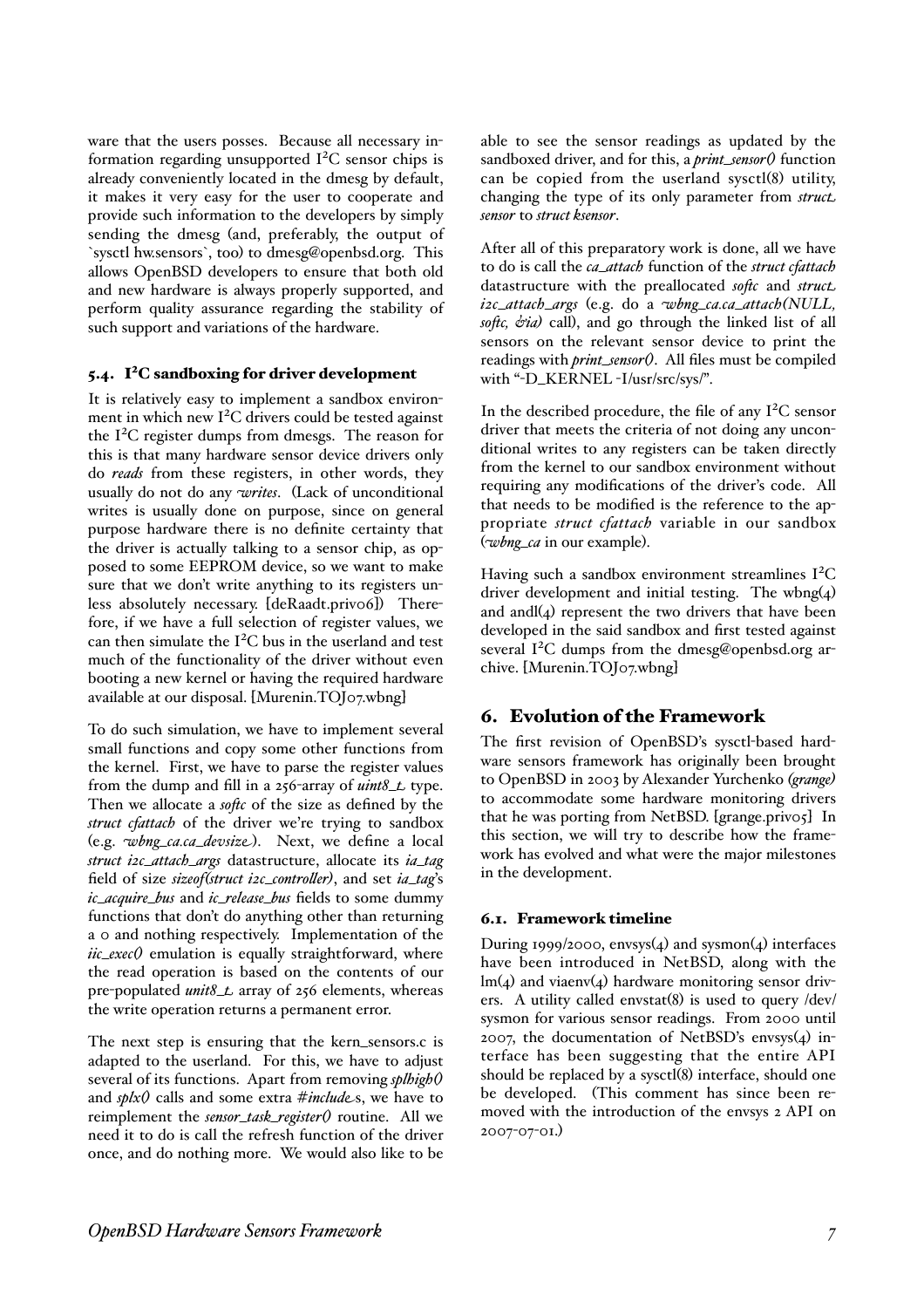On 2003-04-25, the  $Im(4)$  and viaenv $(4)$  drivers have been ported from NetBSD and committed to OpenBSD by Alexander Yurchenko *(grange)*; however, instead of porting the envsys(4) API from NetBSD, a much simpler and more straightforward API has been devised and developed based on the sysctl interfacing. The sysctl addressing has been made very simple any sensor from any sensor device would have a global ordinal number, and would be accessible by `sysctl hw.sensors. $N$ , where  $N$  would be such global ordinal number.

During some periods of 2004 and 2005, various general and shared parts of the framework have been improved in several ways by many people, mostly Alexander Yurchenko *(grange)*, David Gwynne *(dlg)*, Mark Kettenis *(kettenis)* and Theo de Raadt *(deraadt)*. For example, David Gwynne has introduced optional sensors states before OpenBSD 3.8, and then the *sensor\_task\_register()* routine before OpenBSD 3.9. [Gwynne.Open06] Theo de Raadt has implemented a large part of the i2c\_scan.c logic and a big deal of related I²C drivers during December 2005 and January 2006 before OpenBSD 3.9. [deRaadt.zdnet06] Various other individuals have made great contributions on the driver front; for a full list of their names, please see the related OpenBSD sourcecode and CVS revision history.

On 2006-12-23, Theo de Raadt has committed the patches provided by Constantine A. Murenin that converted the 44 device drivers (i.e. all the drivers that were using the sensors framework at that time) and multiple userland applications from the simplistic one-level "hw.sensors.<N>" style of addressing to the more evolved and flexible two-level "hw.sensors.<xname>.<type><numt>" style of addressing (e.g. *hw.sensors.11* became *hw.sensors.lm0.temp2* after the change). The new style of addressing brought up several benefits, from unbloating the kernel by removing certain redundant information from the drivers (like the "Temp1" strings in sensor description which used to be required for some identification purposes) to making it easier to use the sensors API in both shell scripts and C/C++ programmes (since the addressing became more stable and predictable across heterogeneous machines). [Murenin.IEEE07] [Murenin.TOJ06] The userland API of the framework has been stable since this patch and OpenBSD 4.1.

In 2007, two final changes have been made to the ABI of the framework and the kernel *sensor\_task\_register(9)* API. The first change by Theo de Raadt separated the datastructures used by the kernel and the userland, so that certain internal information used for

bookkeeping (i.e. the linked lists) would not be released into the userland. The second change was made by David Gwynne regarding the *sensor\_task* API.

Outside of the OpenBSD realm, a project for porting the framework to FreeBSD has been suggested, proposed, approved and funded for Google Summer of Code 2007. The project has been successfully completed and the final patch has been released on 2007- 09-13. The results of the work have been committed into both DragonFly BSD and FreeBSD shortly thereafter. [Murenin.GSoC07.sum] For more details, please refer to a separate section in this paper.

#### 6.2. Evolution of drivers

The sensors framework has originally been introduced with OpenBSD 3.4 (2003) and only had 3 drivers that were using the functionality provided by the framework —  $lm(4)$ , it(4) and viaenv(4). Chart III represents how the number of drivers that expose sensors to the framework has been growing over the years since the original introduction of the framework, where the upcoming OpenBSD 4.5 (2009) will have 72 drivers using the framework. One can notice a significant spike in the number of drivers around OpenBSD 3.9, where the i2c\_scan.c functionality was developed and 19,5 new I<sup>2</sup>C sensor device drivers have been introduced (the  $0.5$  refers to the  $lm(4)$  attachment at  $\text{inc}(4)$  [deRaadt.zdnet06].



*Chart III. Number of drivers using the sensors "amework "om OpenBSD 3.4 to 4.5.*

The counts regarding the number of drivers using the framework have been generated by counting the number of files that do a *sensordev\_insta+()* call, a call that links the individual sensor tree of each invoca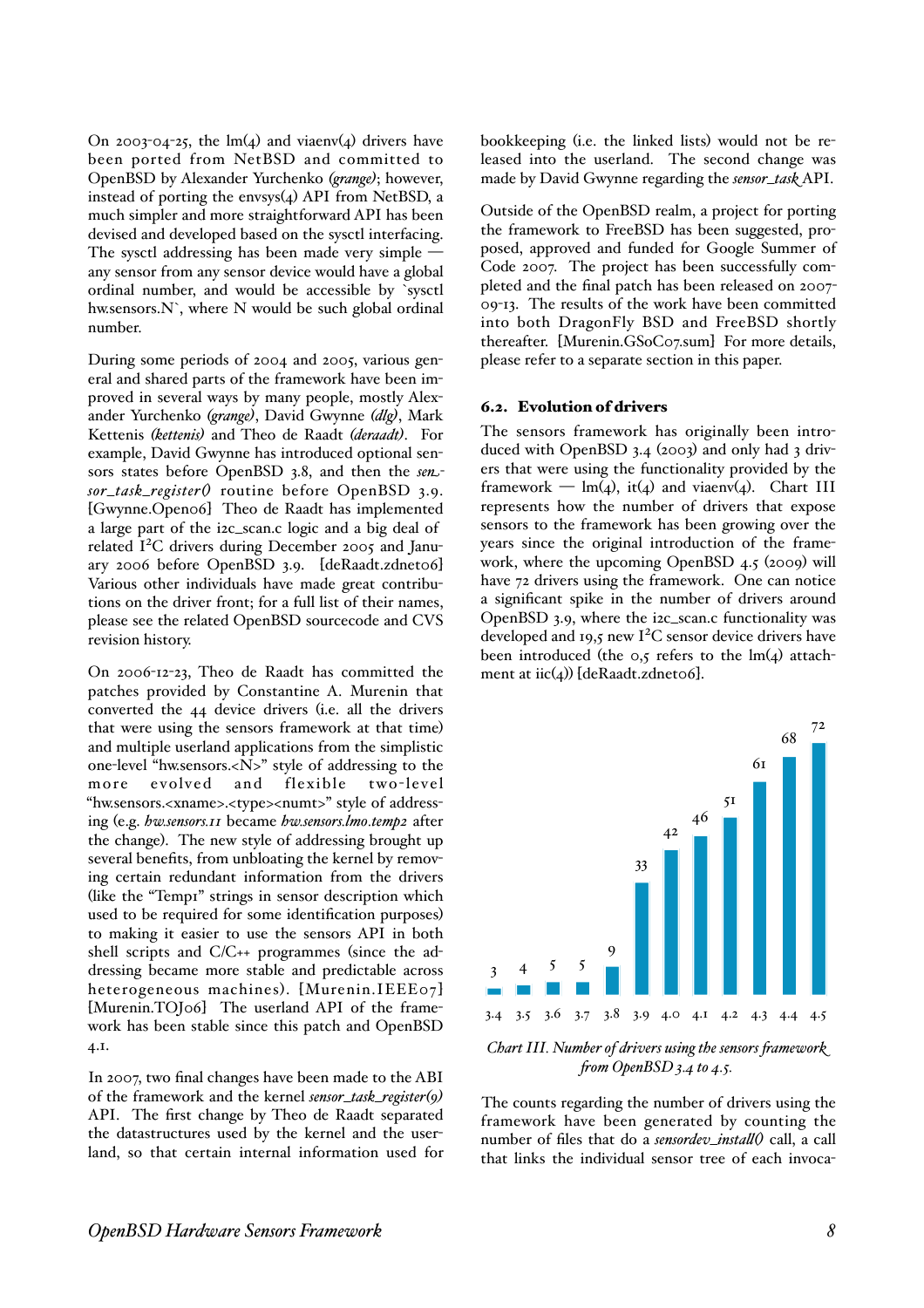tion of the driver with the global sysctl tree. For OpenBSD versions prior to 4.1 (i.e. OpenBSD 3.9 and 4.0), the number of files with the *sensor\_add()* call was

| OpenBSD                   | <b>Exposing sensors</b>                                              |
|---------------------------|----------------------------------------------------------------------|
| 3.4                       | extern struct sensors_head sensors;<br>SLIST_INSERT_HEAD(&sensors,); |
| $3.5$ to 3.8              | SENSOR_ADD();                                                        |
| $3.9$ and $4.0$           | sensor_add();                                                        |
| $\overline{4}$ . I and up | sensordev_install();                                                 |

*Table III. Evolution of the sensor API "om OpenBSD 3.4 to 4.5.*

counted; for OpenBSD versions prior to 3.9 (i.e. OpenBSD 3.5 to 3.8), the number of files with the *SENSOR\_ADD()* macro invocation was counted; for OpenBSD versions prior to 3.5 (i.e. OpenBSD 3.4), the number of driver files with the reference to the *sensors\_head* variable was counted.

### 7. Related Frameworks

OpenBSD's hardware sensors framework compares very favourably with the competition in the areas of simplicity, hardware support and easy of use right out of the box.

As a recent example of unique hardware support, OpenBSD 4.4 (November 2008) was the first release of any operating system to support the integrated temperature sensors in AMD Family 10h processors (right out of the box, of course). [km.4] Another noteworthy leadership of OpenBSD 4.4 is in the support of the JEDEC JC-42.4 SO-DIMM temperature sensors, which are still unsupported by competing products to this day. [deRaadt.jedeco8] [sdtemp.4] [Biancuzzi.44]

### 7.1. NetBSD envsys / sysmon

In general, many NetBSD and OpenBSD drivers have been cross-ported as far as the sensors framework is concerned. The NetBSD API is more complicated than the one in OpenBSD, which was specifically true before some simplification was brought with NetBSD's envsys 2 on 2007-07-01.

On NetBSD, the majority of sensor drivers are disabled by default. There is also no automated  $I<sup>2</sup>C$ scanning procedure (the user is expected to know exactly which sensor devices they have at which addresses before the drivers can be enabled). Many I²C drivers that are present in OpenBSD are totally missing from NetBSD.

The total number of drivers in the latest development version of NetBSD as of February 2009, calculated by the number of calls to the *sysmon\_envsys\_register()* function, is only 32, versus 72 as the respective count in the latest version of OpenBSD. Much of the difference in the number of drivers is due to the stagnated I<sup>2</sup>C scene on NetBSD, which only has  $5.5$  I<sup>2</sup>C sensor drivers, whereas OpenBSD has  $29.5$  I<sup>2</sup>C sensor drivers (the  $\circ$ , refers to the  $\text{Im}(4)$  driver, which can be attached on both isa $(4)$  and iic $(4)$  busses).

In 2007, a new version of the envsys framework was introduced, called envsys 2, which has later been adjusted the same year. NetBSD's *sysmon\_envsys\_sensor\_attach()* API introduced in 2007-11 appears to be paying a tribute to the OpenBSD's *sensor\_attach()* API that has been available in OpenBSD for about a year prior. Prior to envsys 2 introduction in July 2007, NetBSD's API didn't support detachable sensors. On OpenBSD, detachable sensors have been supported since January 2006.

Sensor types are roughly the same between NetBSD and OpenBSD. Sensors of *drive* type from  $OpenBSD's **bio(4)-based** device drivers$ [Gwynne.Open06] were committed to NetBSD on 2007-05-01. No *timedelta* sensors have been ported to NetBSD as of February 2009.

### 7.2. lm\_sensors

The lm\_sensors package in GNU/Linux requires significant amount of configuration by the end-user, and is much more difficult to get right compared to the OpenBSD's sysctl hardware sensors framework, which works right out of the box. [deRaadt.zdnet06]

However, lm\_sensors does provide additional functionality that is still missing from OpenBSD, namely, the ability to do extensive configuration and customisation of certain chips as well as the monitoring environment. Interfacing with some fan-controlling functionality is provided in some drivers, as well as the ability to modify fan divisor bits [Murenin.IEEE07]. That is, if the user has the patience and time to figure it all out.

## 8. Port to FreeBSD / DragonFly BSD

Outside of the OpenBSD realm, a project for porting the framework to FreeBSD has been suggested on the FreeBSD's mailing lists [Theile.archo7] and then added to the official "ideas" page [FreeBSD.ideas] in early 2007. Based on the suggestion, an application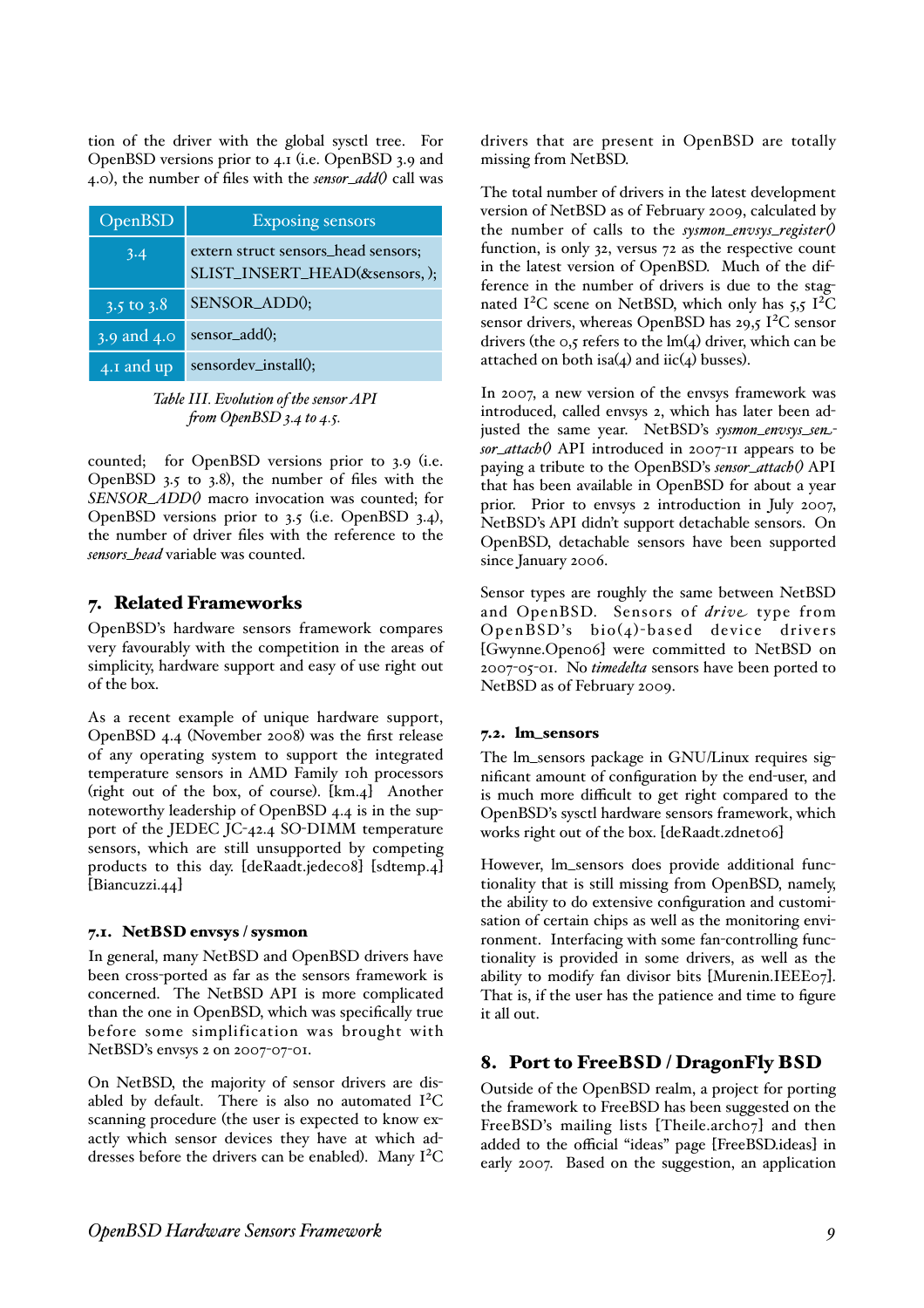was submitted by Constantine A. Murenin for Google Summer of Code 2007 funding to port over the framework to FreeBSD. The application was submitted in the last day that Google was accepting applications for GSoC2007, since the suggestion was found by chance; nonetheless, the proposal [Murenin.GSoC07.prop] has been voted up by the FreeBSD committers to be approved for a funding slot, and was subsequently selected and funded by Google.

#### 8.1. Summer of Code 2007

During Google Summer of Code 2007, all relevant parts of the framework that were promised to be ported from OpenBSD to FreeBSD have been ported successfully. This included the sensors API and all relevant documentation, and appropriate parts of the userland applications sysctl $(8)$  and systat $(r)$ . (The sensorsd(8) sensor monitoring daemon didn't require any modifications to its C code for it to be ported, since the userland API was made compatible between OpenBSD and the FreeBSD port; however, some glue integration code was, of course, developed and submitted in the final patch.) In addition to the base components of the sensors framework itself, two sensor drivers have been ported that support the hardware monitoring modules of the most popular Super I/O solutions:  $\text{Im}(4)$ , supporting many Winbond chips, and it( $4$ ), supporting many ITE Tech chips. Moreover, FreeBSD's coretemp(4) driver has been converted to use the new framework, too. [Murenin.FQSR07]

Google funding also allowed Constantine to fix several not very related bugs in both FreeBSD and OpenBSD, which included a 10-year-old pointerarithmetic bug in OpenBSD's make/job.c [Murenin.makej07] [Murenin.TOJ07.make] and a 12 year-old permission validation bug in FreeBSD's sys/kern/kern\_sysctl.c [Murenin.sysctl07].

Summer of code experience was specifically pleasant thanks to Shteryana Shopova *(syrinx)*, Alexander Leidinger *(netchild)*, Rui Paulo *(rpaulo)*, Robert Watson *(rwatson)*, Sam Leffler *(sam)* and many other users and developers who have provided useful suggestions and feedback, and were a pleasure to work with.

On 2007-09-13, a complete final patch that combined all the little parts of the framework has been publicly announced and released, together with a bullet list of all the items that were included in the said patch. [Murenin.GSoC07.fin] However, the FreeBSD HEAD tree was still frozen during that time due to the upcoming RELENG\_7 branching.

#### 8.2. Sensors framework in DragonFly

On 2007-09-25, Hasso Tepper posted a message to DragonFly's *submit@* mailing list [Tepper.submit07], and contacted Constantine with a thank-you note regarding the port, mentioning that with small adaptations the work will be soon committed into DragonFly BSD [Tepper.priv07]; this took Constantine somewhat by surprise, as he was himself contemplating doing the said port.

On 2007-10-02, the framework and the three ported drivers have been committed into DragonFly BSD 1.11 [Murenin.GSoC07.sum], and so far have been part of multiple DragonFly BSD releases.

### 8.3. Sensors framework in FreeBSD CVS

Shortly after the DragonFly BSD commit, the patchset with the framework was approved by re@FreeBSD.org (FreeBSD's Release Engineering team) to be committed into CVS HEAD once the RELENG\_7 branching is done and the freeze is over.

On 2007-10-14 (the same week when the branching was done and the freeze was lifted), the framework has been committed into FreeBSD 8.0-CURRENT by Alexander Leidinger. The commit has generated a lot of attention in the FreeBSD community, as some people were very happy to finally be able to use the framework right out of the tree, yet others were unhappy with certain architectural decisions that were much more appropriate to the OpenBSD architecture and philosophy than to the one of FreeBSD.

On the same day as the commit was made, Poul-Henning Kamp voiced his objections to the architecture of the framework, for the framework having too much OpenBSD feel into it. A very heated discussion arose, where many people tried voicing their opinion about whether the framework should or should not stay in FreeBSD (see FreeBSD archives of the *cvs-src@* and *arch@* mailing lists around the time for complete discussion threads). Poul-Henning has requested for the framework to be backed out; it was then backed out a day later.

Technically, a separate sensors framework is less needed in FreeBSD as opposed to OpenBSD, since FreeBSD has "sysctl internal magic" since 1995 that dynamically manages every node in the sysctl tree. In OpenBSD, on the other hand, the majority of the nodes in the sysctl tree are still statically defined at compile time, using preprocessor defines for MIB integers and arrays of strings for textual representation of such MIB elements. In NetBSD, the sysctl auto-discovery and dynamic registration of nodes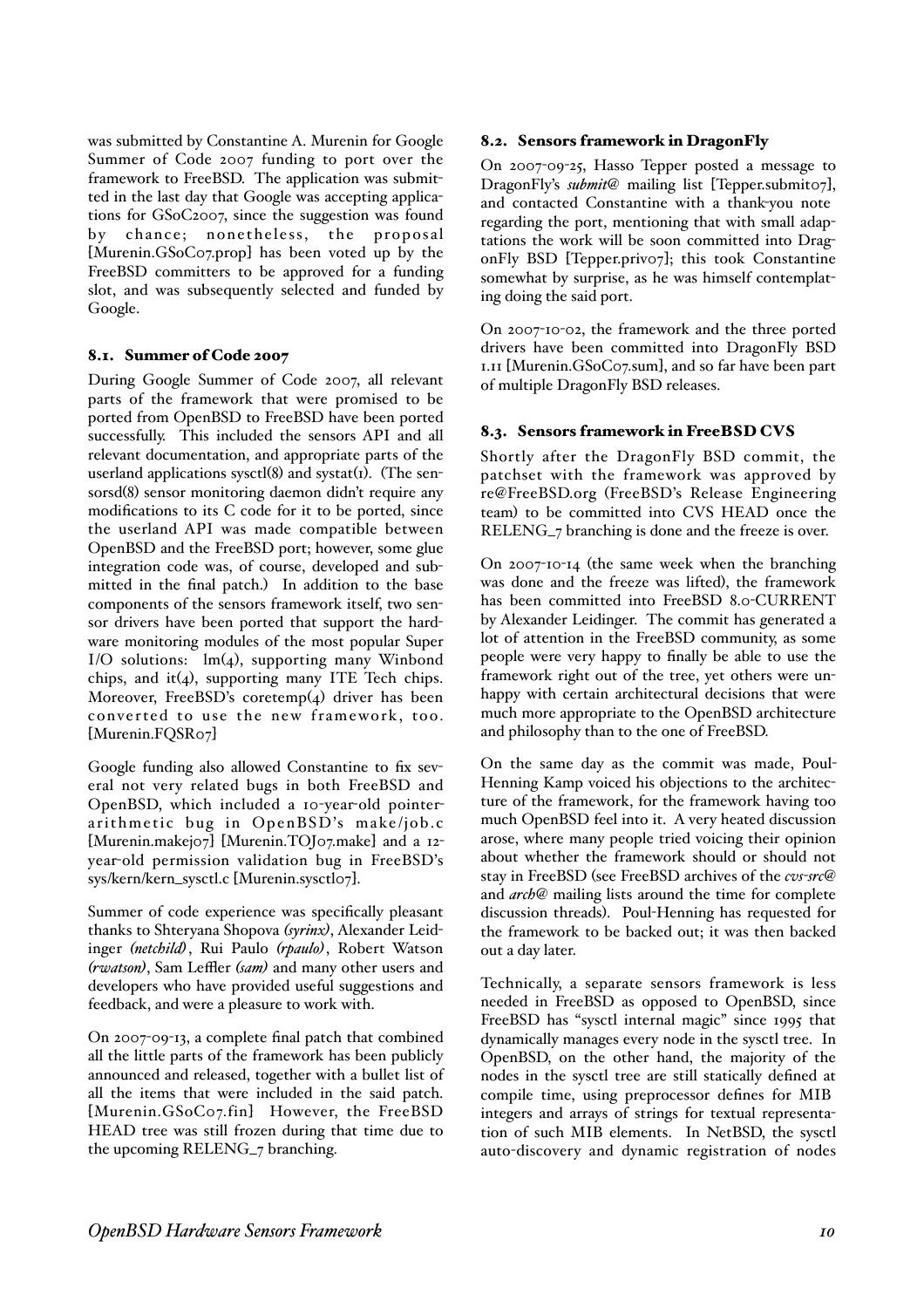were introduced only in December 2003, whereas the envsys framework has been available for several years prior. In general, however, the sensors framework provides more restricted namespace for devices to export sensor-like data, whereas nodes in the sysctl tree are often rather arbitrary. [phk.arch07] This is precisely the reason why a separate sensor framework is valuable nonetheless, since it allows one to have many sensor-like values from different components under a single and predictable tree.

It is important to note, however, that the summer of code project was in fact done to PHK's satisfaction; he was unsatisfied merely with the fact that the framework didn't solve the niche in the FreeBSD-way. [phk.gsocgood07] Poul-Henning Kamp emphasised that he doesn't want the framework to be available in FreeBSD such that the space is left clear, and someone might design a framework more suitable for FreeBSD in the long term. However, since the framework in question was based on a framework that has been available in NetBSD since as early as 1999, and FreeBSD is still missing any such framework, it remains unclear if such a framework will ever be developed for FreeBSD. [Murenin.Login08]

### 9. Conclusion

In this paper, we have described OpenBSD's sysctl hardware sensors framework and its accompanying feature set. We have surveyed the origin of the framework and the history of its development and evolution, and provided an overview of the drivers that are utilising the API.

We have shown that the framework is very relevant and pervasive in OpenBSD, has been ported and committed into FreeBSD and DragonFly BSD, and remains popular and in high demand.

Certain driver code of the framework is cross-shared between NetBSD, OpenBSD, DragonFly BSD and FreeBSD. The userland interface of the framework is compatible between OpenBSD, DragonFly BSD and patched/backdated FreeBSD.

### 10. Future Projects

Several future projects remain possible in regards to the sensors framework. In this section, we will try to identify some of them.

### 10.1. Hardware support

The most obvious project, as a whole, is improving hardware support and writing more device drivers for

unsupported sensor chips. Although OpenBSD has many more sensor drivers than does NetBSD, some NetBSD drivers for less popular hardware do not yet have OpenBSD equivalences. Volunteers are needed to port and test any drivers that are missing from OpenBSD, but are available in NetBSD, or which are missing from both systems.

Many sensor drivers could also be ported from OpenBSD to DragonFly BSD.

### 10.2. Port sensor-detect.pl from lm\_sensors

The GNU/Linux lm\_sensors package has a script called *sensor-detect.pl*, which scans relevant busses and tries finding the sensors that are hiding on any such busses. It might be a worthwhile project to provide some wrapper utilities for the script, such that the script could be used on OpenBSD or other BSD platforms to identify which (previously unknown) sensor devices are available in the hardware, such that any missing drivers could be written or cross-ported.

### 10.3. Port i2c\_scan.c to other BSDs

Another possible project includes the porting of the i2c\_scan.c functionality to other BSD systems, most interestingly the FreeBSD / DragonFly BSD APIs. This would allow a huge number of  $I^2C$  drivers to be cross-ported (as well as for all unsupported  $I^2C$  devices to be promptly identified in the future), once the i2c\_scan.c porting itself is accomplished.

### 10.4. Further improve sensorsd

The sensorsd(8) sensor monitoring daemon has been greatly improved since its introduction, but it is still not as flexible as some comparable utilities are, as far as extended functionality and the configuration language are concerned. It would be an interesting project to design a configuration language for sensorsd similar to the one used in OpenBSD's Packet Filter firewall rulesets. Additional monitoring features may also be introduced to sensorsd, such that it would be possible to detect more anomalies on those sensors whose drivers are not keeping up their state, or where such state might still require additional attention from the user.

### 10.5. Fan-speed controlling

Fan-speed controlling was the reason that Constantine A. Murenin got originally interested in the sensors framework back in 2005. Whilst the topic is interesting, many obstacles are present.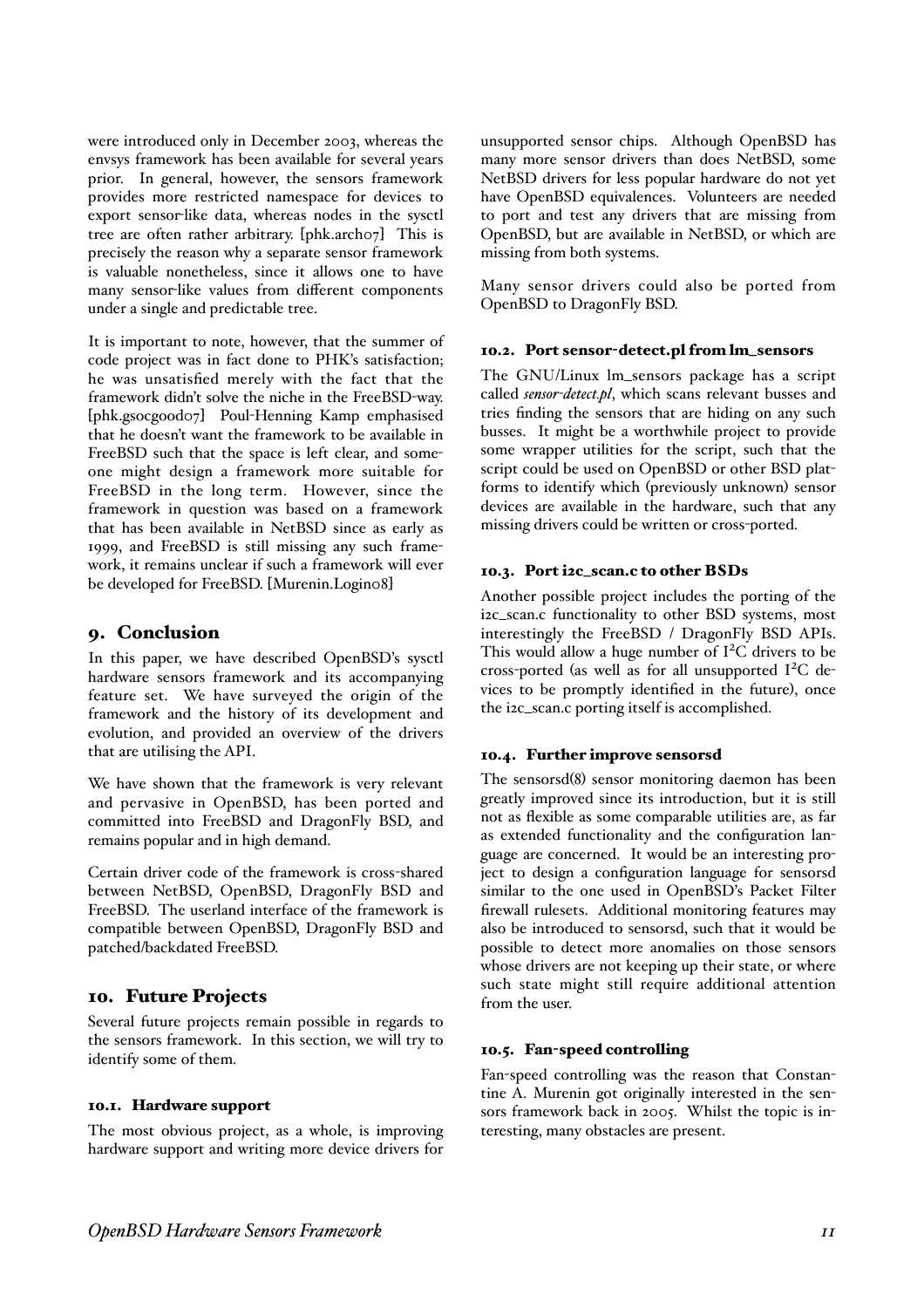In general, OpenBSD's sensors framework requires very little amount of modification to provide an interface for the ability to conveniently pass values from sysctl(8) back into the driver, such that the driver, in turn, could pass such values down to the chip, for the chip to modify the voltage of some fan headers in a certain predetermined fashion. In fact, a prototype patch for supporting exactly this functionality has been already developed as a part of a bigger project in 2006. [Murenin.BSc06] [Murenin.IEEE07]

However, different generations of chips have different logic regarding fan control; many chips of recent generations have multiple temperature levels at which different fan speeds could be sought; certain temperature sensors could be specified to affect decisions regarding the speed of certain fans etc. Concerns for simplicity extinction are amplified by the fact that the majority of motherboards are miswired as far as hardware monitoring datasheets are concerned, since many modern hardware monitoring chips oftentimes provide way much more functionality in regards to fan controlling than the motherboard manufacturer is usually interested in supporting and advertising in its products for its endusers. Therefore, a complete, flexible and round patch for supporting fan controlling functionality might be a long way from OpenBSD's philosophy of being a system where a great deal of effort is paid towards simplicity and generality of its feature set.

### 11. Availability

All described OpenBSD source code, apart from the userland I²C sandboxing environment, is publicly available in the OpenBSD CVS repository and in the official releases. The final patch for FreeBSD is available in FreeBSD's perforce repository. The history of the FreeBSD commit is available in the FreeBSD CVS and SVN repositories, as is the complete patch of the framework itself. DragonFly BSD code is available in the DragonFly CVS and GIT repositories and is part of the official releases.

This document is a second public revision of the paper that has been written exclusively for AsiaBSDCon 2009 (March 2009, Tokyo, Japan) and was published in the official proceedings; however, the talk itself has been also presented earlier at EuroBSDCon 2008 in Strasbourg, France in October 2008 [Murenin.Euro08], and at BSDCan 2008 in Ottawa, Ontario, Canada in May 2008 *( Invited Talk)* [Murenin.Can08] (both of these previous presentations lacked a formal paper). The BSDCan 2008 presentation and audience participation have been autosummarised in *;login: The Usenix Magazine* issue

from August 2008 [Murenin.Login08], as well as summarised by the KernelTrap editor Jeremy Andrews in the KernelTrap computing news web-site [Andrews.KernelTrap08].

### **References**

[Andrews.KernelTrap08] Jeremy Andrews. "BSDCan 2008: Hardware Sensors Framework". KernelTrap. 7 June 2008. http://kerneltrap.org/OpenBSD/BSDCan\_2008\_Hardware\_ Sensors\_Framework

[Balmer.Asia07] Marc Balmer. "Support for Radio Clocks in OpenBSD". In: AsiaBSDCon 2007 Proceedings. 8–11 March 2007, Tokyo, Japan.

http://www.openbsd.org/papers/radio-clocks-asiabsdcon07.p df

[Balmer.Euro07] Marc Balmer. "Supporting Radio Clocks in OpenBSD". On: EuroBSDCon 2007. 12–15 September 2007, Copenhagen, Denmark. Slides: http://www.openbsd.org/papers/eurobsdcon07/mbalmer-radi o\_clocks.pdf

[Biancuzzi.42] Federico Biancuzzi. "Puffy's Marathon: What's New in OpenBSD 4.2". O'Reilly ONLamp. 01 November 2007. http://onlamp.com/lpt/a/7155

[Biancuzzi.44] Federico Biancuzzi. "Source Wars – Return of the Puffy: What's New in OpenBSD 4.4". O'Reilly Community. 3 November 2008. http://broadcast.oreilly.com/2008/11/source-wars---return-of -the-pu.html

[deRaadt.misc98] Theo de Raadt. "See: dmesglog works". misc@openbsd.org mailing list. 12 November 1998. http://marc.info/?l=openbsd-misc&m=91090366422103&w=2

[deRaadt.priv06] Theo de Raadt. Private emails. 2006.

[deRaadt.zdnet06] Ingrid Marson. "OpenBSD 3.9 adds sensor framework". ZDNet UK. 24 March 2006, London, UK. http://news.zdnet.co.uk/software/,,39259254,.htm

[deRaadt.jedec08] Theo de Raadt. "New sensor driver, sdtemp(4)". misc@openbsd.org mailing list. 12 April 2008. http://marc.info/?l=openbsd-misc&m=120804067607451&w= 2

[FreeBSD.ideas] —. "The FreeBSD list of projects and ideas for volunteers". FreeBSD.

http://www.freebsd.org/projects/ideas/

[grange.priv05] Alexander Yurchenko. Private emails. June 2005.

[Gwynne.Open06] David Gwynne and Marco Peereboom. "Bio and Sensors in OpenBSD". On: OpenCon 2006 – The OpenBSD Conference. 2–3 December 2006, Venice, Italy. Slides: http://www.openbsd.org/papers/opencon06-bio.pdf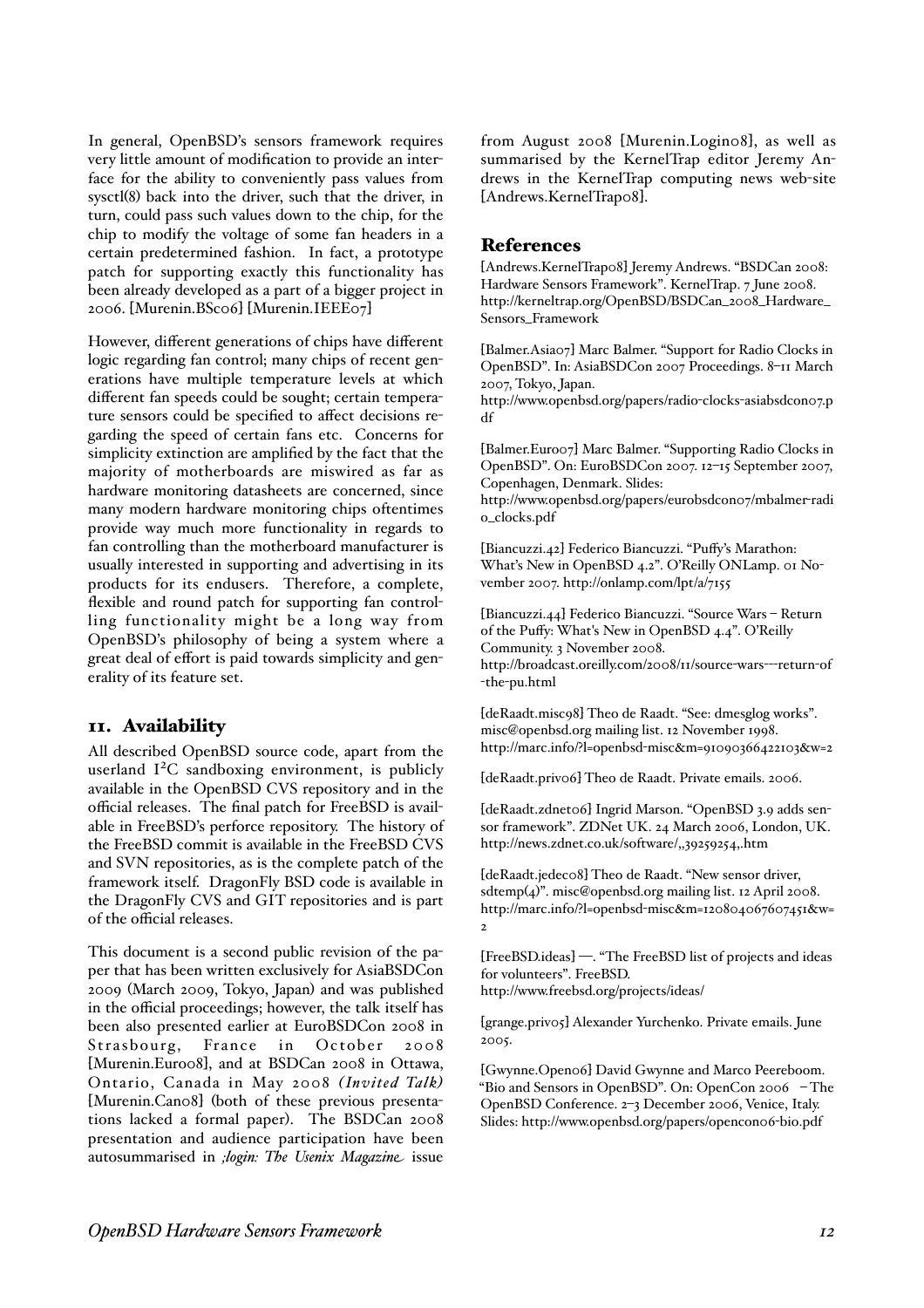[lm\_sensors.ThinkPad] —. "README.thinkpad". lm\_sensors. 2001/2004. http://www.lm-sensors.org/browser/lm-sensors/trunk/READ ME.thinkpad?rev=5132

[Murenin.UKUUG06] Constantine A. Murenin. "Hardware temperature monitoring device drivers for OpenBSD". In: UKUUG Spring Conference and Tutorials: Conference Proceedings. 21–23 March 2006, Durham, UK.

[Murenin.BSc06] Constantine A. Murenin, B. Sc. (Hons) Final Year Project Main Report: "Microprocessor system hardware monitors. Interfacing on OpenBSD with sysctl(8)." Faculty of Computing Sciences and Engineering, De Montfort University, Leicester, UK, May 2006.

[Murenin.TOJ06] Constantine A. Murenin. "New two-level sensor API". The OpenBSD Journal. 30 December 2006. http://undeadly.org/cgi?action=article&sid=20061230235005

[Murenin.IEEE07] Constantine A. Murenin. "Generalised Interfacing with Microprocessor System Hardware Monitors". In: Proceedings of 2007 IEEE International Conference on Networking, Sensing and Control. 15–17 April 2007, London, United Kingdom. IEEE ICNSC 2007, pp. 901-906. doi:10.1109/ICNSC.2007.372901

[Murenin.GSoC07.prop] Constantine A. Murenin. "Unified Hardware Monitoring Interface for FreeBSD. (Port OpenBSD's sysctl Hardware Sensors Framework)". 6 April 2007.

http://mojo.ru/us/GSoC2007.FreeBSD.cnst-sensors.proposal .html

[Murenin.makej07] Constantine A. Murenin. "10-year-old pointer-arithmetic bug in make(1) is now gone, thanks to malloc.conf and some debugging". LiveJournal. 12 June 2007. http://cnst.livejournal.com/24040.html

[Murenin.TOJ07.make] Constantine A. Murenin. "Developer blog: cnst@: fixing make". The OpenBSD Journal. 19 June 2007.

http://undeadly.org/cgi?action=article&sid=20070619104027

[Murenin.sysctl07] Constantine A. Murenin. "12-year-old bug in FreeBSD's kern\_sysctl.c". LiveJournal. 03 September 2007. http://cnst.livejournal.com/37740.html

[Murenin.GSoC07.fin] Constantine A. Murenin. "GSoC2007: cnst-sensors.2007-09-13.patch". freebsd-hackers@freebsd.org mailing list. 13 September 2007.

http://lists.freebsd.org/pipermail/freebsd-hackers/2007-Sept ember/021722.html

[Murenin.FQSR07] Constantine A. Murenin, Shteryana Shopova. "Porting OpenBSD's sysctl Hardware Sensors Framework to FreeBSD". FreeBSD Quarterly Status Report, July to October 2007.

http://www.freebsd.org/news/status/report-2007-07-2007-10. html

[Murenin.GSoC07.sum] Constantine A. Murenin. "GSoC2007/cnst-sensors". FreeBSD. 14 October 2007. http://wiki.freebsd.org/GSoC2007/cnst-sensors

[Murenin.TOJ07.wbng] Constantine A. Murenin. "Developer blog: cnst@: wbng $(4)$  and how it was written". The OpenBSD Journal. 29 October 2007. http://undeadly.org/cgi?action=article&sid=2007102908000  $\circ$ 

[Murenin.Can08] Constantine A. Murenin. "OpenBSD Hardware Sensors Framework". On: BSDCan 2008 – The BSD Conference, Invited Talks track. 14–17 May 2008, Ottawa, Ontario, Canada. Slides: http://www.openbsd.org/papers/bsdcan08-sensors.pdf

[Murenin.Login08] Constantine A. Murenin. "OpenBSD Hardware Sensors Framework", "X.Org", "BSD licensed C++ compiler". In: Conference Reports, BSDCan: The BSD Conference. USENIX ;login:, August 2008, Volume 33, Number 4, pp. 113–114.

[Murenin.Euro08] Constantine A. Murenin. "OpenBSD Hardware Sensors Framework". On: EuroBSDCon 2008 – The 7th European BSD Conference. 16–19 October 2008, Strasbourg, France. Slides:

http://www.openbsd.org/papers/eurobsdcon2008-sensors.pd f

[phk.arch07] Poul-Henning Kamp. "Please think architecture...". freebsd-arch@freebsd.org mailing list. 29 August 2007.

http://lists.freebsd.org/pipermail/freebsd-arch/2007-August/ 006763.html

[phk.gsocgood07] Poul-Henning Kamp. "Re: cvs commit: src/etc Makefile sensorsd.conf ...". cvs-src@freebsd.org mailing list. 14 October 2007.

http://lists.freebsd.org/pipermail/cvs-src/2007-October/0824 07.html

[Tepper.submit07] Hasso Tepper. "Hardware sensors framework and some drivers using it".

submit@dragonflybsd.org mailing list. 25 September 2007. http://leaf.dragonflybsd.org/mailarchive/submit/2007-09/ms g00020.html

[Tepper.priv07] Hasso Tepper. Private email. 25 September 2007.

[Theile.arch07] Volker Theile, Alexander Leidinger, LI Xin, Bruno Ducrot. "Any plans to implement OpenBSD sensor framework into FreeBSD?". freebsd-arch@freebsd.org mailing list. January 2007.

http://lists.freebsd.org/pipermail/freebsd-arch/2007-January/ 006048.html